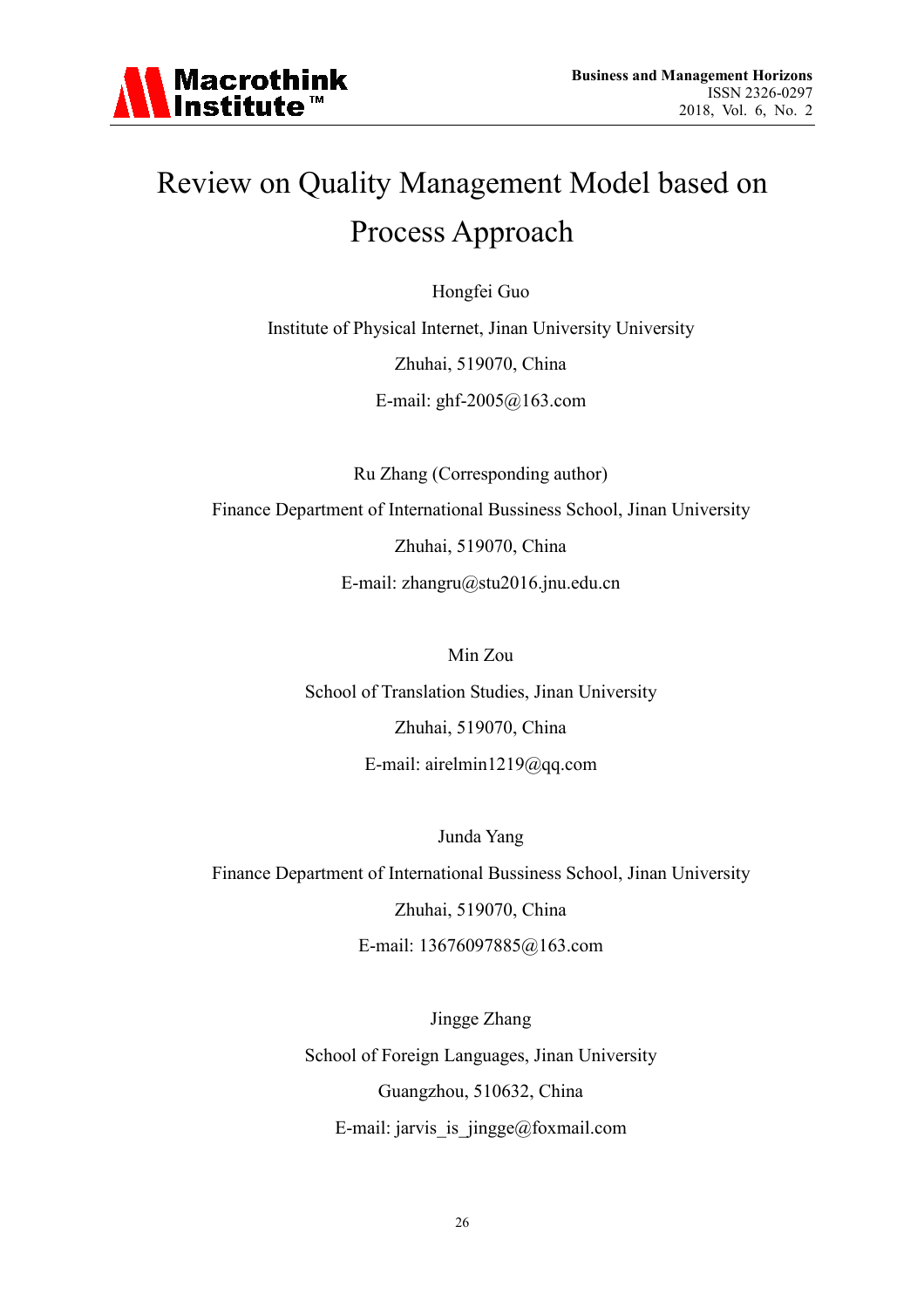

Zhihui He Institute of Physical Internet, Jinan University University Zhuhai, 519070, China

Ting Qu Institute of Physical Internet, Jinan University University Zhuhai, 519070, China

Congdong Li Institute of Physical Internet, Jinan University University Zhuhai, 519070, China

Guoquan Huang

Institute of Physical Internet, Jinan University University Zhuhai, 519070, China

| Received: September 7, 2018 | Accepted: September 28, 2018                  | Published: Nov. 22, 2018 |
|-----------------------------|-----------------------------------------------|--------------------------|
| doi:10.5296/bmh.v6i2.13955  | URL: http://dx.doi.org/10.5296/bmh.v6i2.13955 |                          |

#### **Abstract**

As one of the core methods of the quality management system in the automotive industry, the process approach is an important tool for realizing the quality assurance of complex manufacturing systems with multi-sector, multi-process and multi-quality indicators. This paper first gives an overview of the quality management in the automotive industry, and then introduces the research status of the quality management system based on process approach in the industry, providing direction for the automotive industry in both research and practice of process-approach based quality management models.

**Keywords:** automotive industry, process approach, quality management system, PDAC cycle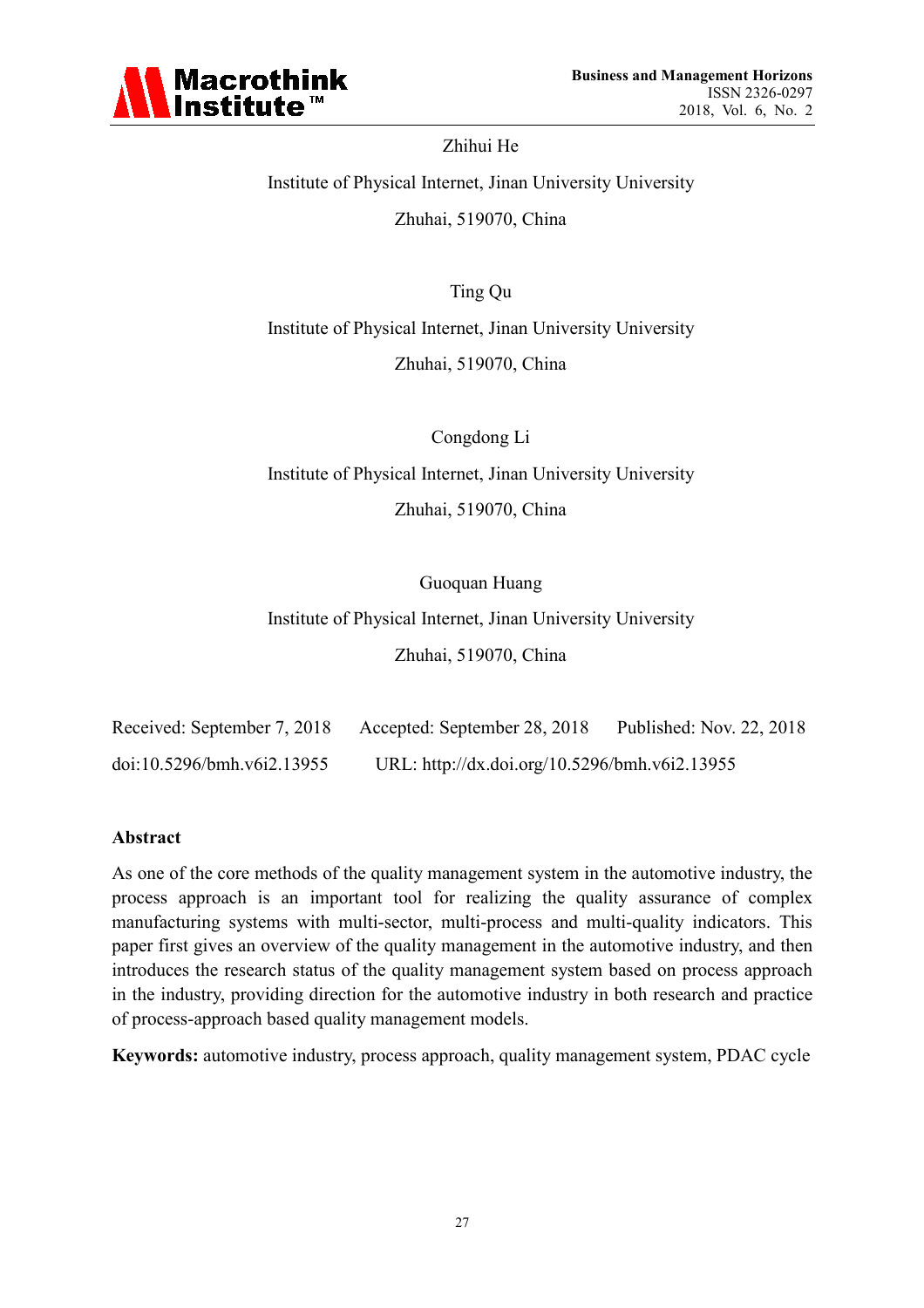

## **1. Preface**

Since the development, improvement and implementation of the ISO9000 quality system certification and related standards, the world's quality management level has been upgraded. Regarding the quality management system, there are similarities and differences between industries. In other words, in the automotive industry, ISO9000 standard was unable to meet the special requirements of its quality management (2015). Therefore, the International Automotive Task Force (IATF) firstly issued ISO/TS16949 in 1999, and has been upgraded to ISO/TS16949:2002 and ISO/TS16949:2009. In addition, different automotive manufacturers (such as BMW, Chrysler, GM and Ford) still maintain their own management method in the supply chain management of quality management system. The process approach is considered as one of the core tools in quality management system of automotive industry and takes an important position in industrial application. In order to enhance the awareness for engineers and researchers on quality management model based on process approach, this paper gives a brief overview on the theory of quality management model based on process approach and technical research results.

### **2. Overview of Quality Management System in Automotive Industry**

## *2.1 History of ISO/TS16949*

International Automotive Task Force (IATF) was established in 1996, whose purpose is to coordinate the standards of automotive quality system among car manufacturer in the world so as to facilitate the integration and management of supplier of automotive OEM. The members of IATF consist of the Technical Committee on Quality Management and Quality Assurance, nine car factories and five national associations. The nine car plants are BMW Group, Daimler AG, Fiat Group Automotives, Chrysler LLC, PSA Peugeot Citroen, Renault, Ford Motor, Volkswagen AG and General Motors Corporation. The five national associations are ANFIA/Italy, FIEVA/France, SMMT/UK, VDA-QMC/Germany and AIAG/USA.

Based on ISO9001:1994 Quality System Standard, the IATF and ISO/TC176 Quality Assurance Committee integrated the German VDA, American QS-9000, French and German's quality management system standards. In 1999, they issued the first version of ISO/TS16949:1999 standard, and then issued the ISO:2000 edition. IATF combined the ISO:9001 edition with the ISO:2000 edition standard to formulate the technical specifications of ISO/TS16949:2002, whose main changes were the special requirements for the automotive industry. The International Organization for Standardization (ISO) issued ISO 9001:2008 standards in 2008 and the IATF issued ISO/TS16949:2009 edition in 2009. With the issue of quality management system standard of ISO 9001:2015 version, the IATF also issued IATF 16949 standards in 2016.

Major changes in the latest ISO 9001:2015 include requirements for safety-related components and processes, enhanced traceability requirements of product to support the latest regulatory changes, expanded requirements for products containing embedded software, requirements for warranty management processes including handling failures and using guidance for the automotive industry, clarifying the requirements of sub-supplier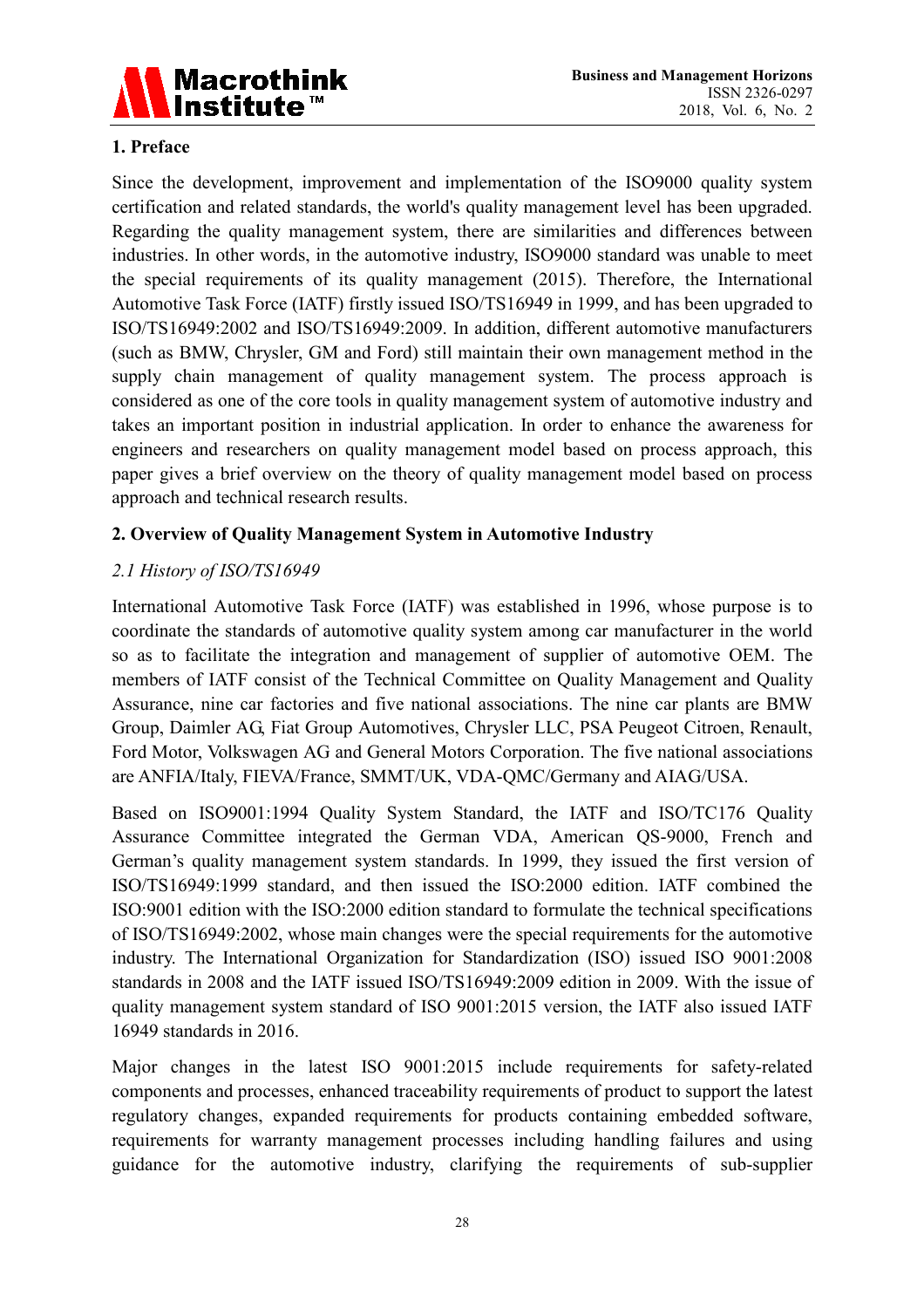

management and development and increasing the requirements of corporate responsibility.

The target of ISO / TS16949 is to establish a quality management system with continuous improvement, defect prevention, reduction of variation and waste in the automotive supply chain. The focus of the quality management system is to meet and constantly exceed expectation of customer, by full participation and effective incentives for staff and the constantly improved quality management system. By quick response system, problem solution and surveys of customer satisfaction, the effectiveness and efficiency of enterprise have been constantly improved.

TS16949 standard provides many effective and feasible control methods, and method with the most far-reaching impact should be the five tools focused by AIAG, including APQP (Advanced Product Quality Planning), MSA (Measurement System Analysis), SPC (Statistical Process Control) PPAP (Production Part Approval Process) and FMEA (Failure Mode Effect Analysis), TPM (Total Productive Maintenance).

ISO/TS16949 put forward the concept of product life cycle management, which requires organizations to control processes, such as identifying customer voices, design and development of product, development and selection of supplier, monitoring of manufacturing process, monitoring of product and planning of measurement, management, error prevention and substitution of nonconforming product.

ISO / TS16949 requires organizations to identify potential manufacturing risks in real process, and systematically analyze and evaluate the identified risks, so as to formulate appropriate measures to prevent the occurrence of nonconforming products.

The standard strongly put an emphasis that chief executives must plan and manage business plans, formulate strategies and targets for business development by short-term, medium-term and long-term business planning, formulate annual goals and relevant process indexes based on medium-term and long-term plans and organizational strategies, and identify weakness of groups by data analysis and makes improvement to constantly improve the organization's performance.

### *1.2 Current Research of ISO/TS16949 Application*

Jin (2016), utilizing with development experience of new product in steel company, explained the value in the development of ultra-deep dip galvanized iron alloy product used for the vehicle in the quality management system of ISO/TS16949; Tian (2015) further explained about three supporting pillar basis for national quality foundation, which are measurement, standardization and qualification ratings, and also made analysis on the positioning, which helped to understand key points of design of quality at top level. Zhao (2014) briefly described the advantages and shortcomings of introducing ISO/TS16949 quality system into Anshan Iron and Steel Co by her own management experience. Li (2014) analyzed the recall risk of defective automotive products in recent years, 80% of which were due to the lack of original-part supply chain. Taking the supply chain of DPCA company as an example, she discussed the shortcomings of the current evaluation system and put forward her own management index. Dyer & Chu derived different trust models from the supply chain relation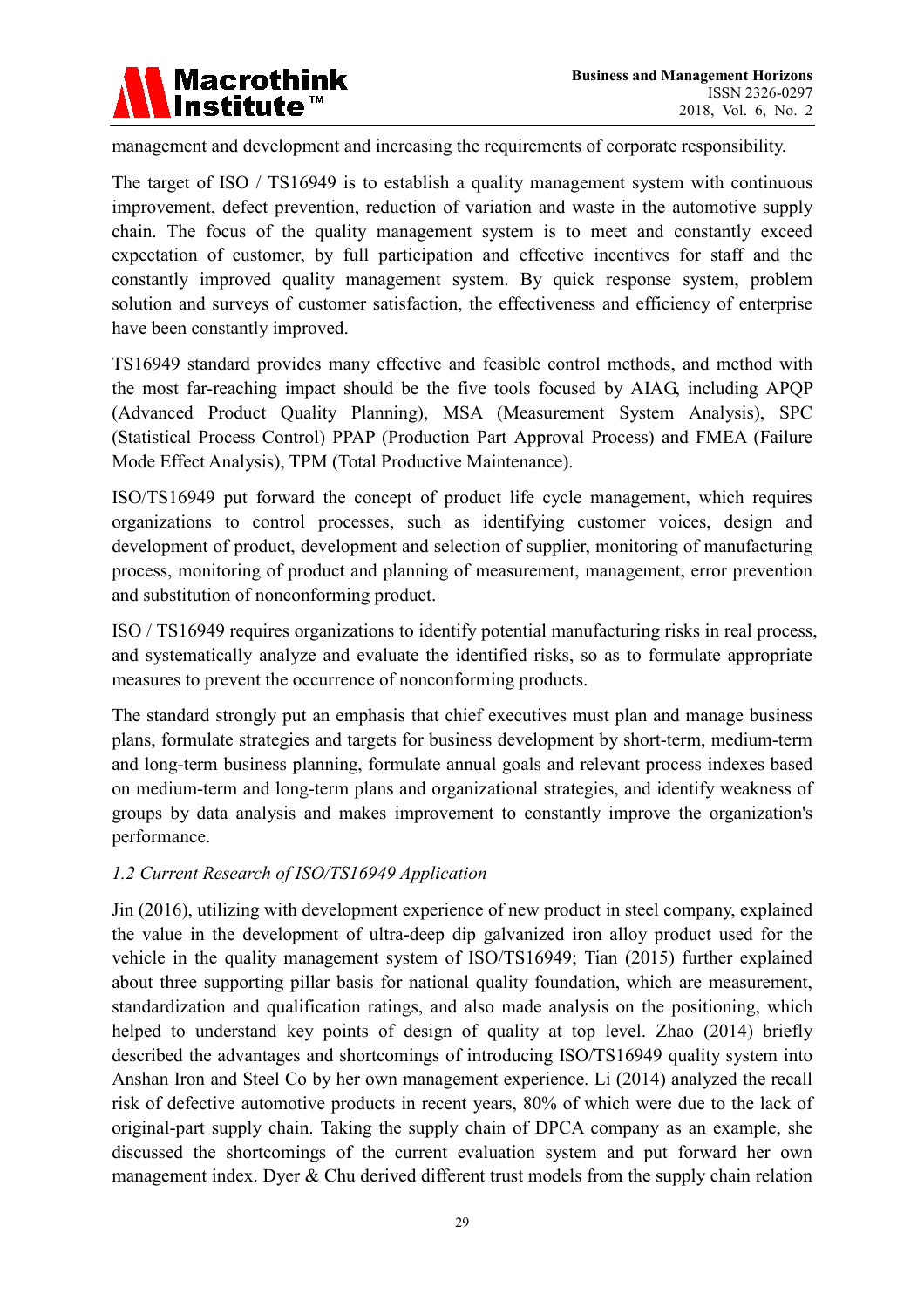

between 453 supply chains in the United States, Japan and South Korea and their vehicle customers. They emphasized on the stability and cost of supply chain led by different trust. P.O. et al. (2013) discussed about the selection and evaluation model of supply chain based on ISO/TS16949 requirements. The model was established by using a method of VAHP (Voting Analysis Hierarchy Process) based on QFD. Zhang (2012) comprehensively introduced the ISO/TS16949 certification of SAIC General Motors Co. Ltd. and proposed the countermeasures upon the major problems such as insufficient operation validity of quality system, insufficient outsourcing quality of suppliers, insufficient monitoring validity of manufacturing process and insufficient effectiveness of quality assurance mechanism, which had reference significance for analyzing and improving the effective system design of quality management system. PoP and Elod (2015) discussed the value of ISO/TS16949 in preventing defects, reducing variation and waste, and enhancing continuous improvement. They combined with the certification of the quality management system of Romanian automotive supply chain, and shared the application and improvement of SPC in quality control. AIAG (2015), according to the survey of North American automotive supply chain enterprises, found that the five major problems faced by the supply chain were problem solving, customer special requirements management, quality management system effectiveness, product development and experience loss. He also carried out appropriate extension and proposed directional improvement approaches, which had great reference value for improving the quality management of supply chain.

#### **2. Process and Process Approach of Quality Management System**

### *2.1 Process Approach*

Ao Jing (2016) defined Process Approach as process management methods or process management. ISO9000 standardized the process management, and named it "process approach" in 2000. In the understanding and operation of QMS (Quality Management System) was systematically identification and management of the organization's application processes. It was also elaborated specifically in "Any activity or group of activities that use resources to turn input into output can be thought of as a process. For an organization to function effectively, many interrelated and interacting processes must be identified and managed. In general, the output of one process will directly become the input of the next process. Systematically identifying and managing the processes of organization's application, especially the interaction among the processes, is called 'process approach'." Process approach regarded customers as their management focus and it was guided by the customer demands. The organizations' processes were generally divided into three categories: COP (Customer Oriented Process), MP (Management Process) and SP (Support Process). Xie Jianhua (2012) explained the three kinds of processes separately: COP is any process linked directly to organizations and customer interfaces. The inputs come directly from customers and the outputs go directly to customers, or to the process of increasing customers' satisfaction level, such as product quoting, product designing, order processing, product manufacturing, customer feedback processing, etc. SP was a process supporting the operation of COP, examples of which included personnel training, facility management, purchasing management, metering device management, document and records management, etc. SP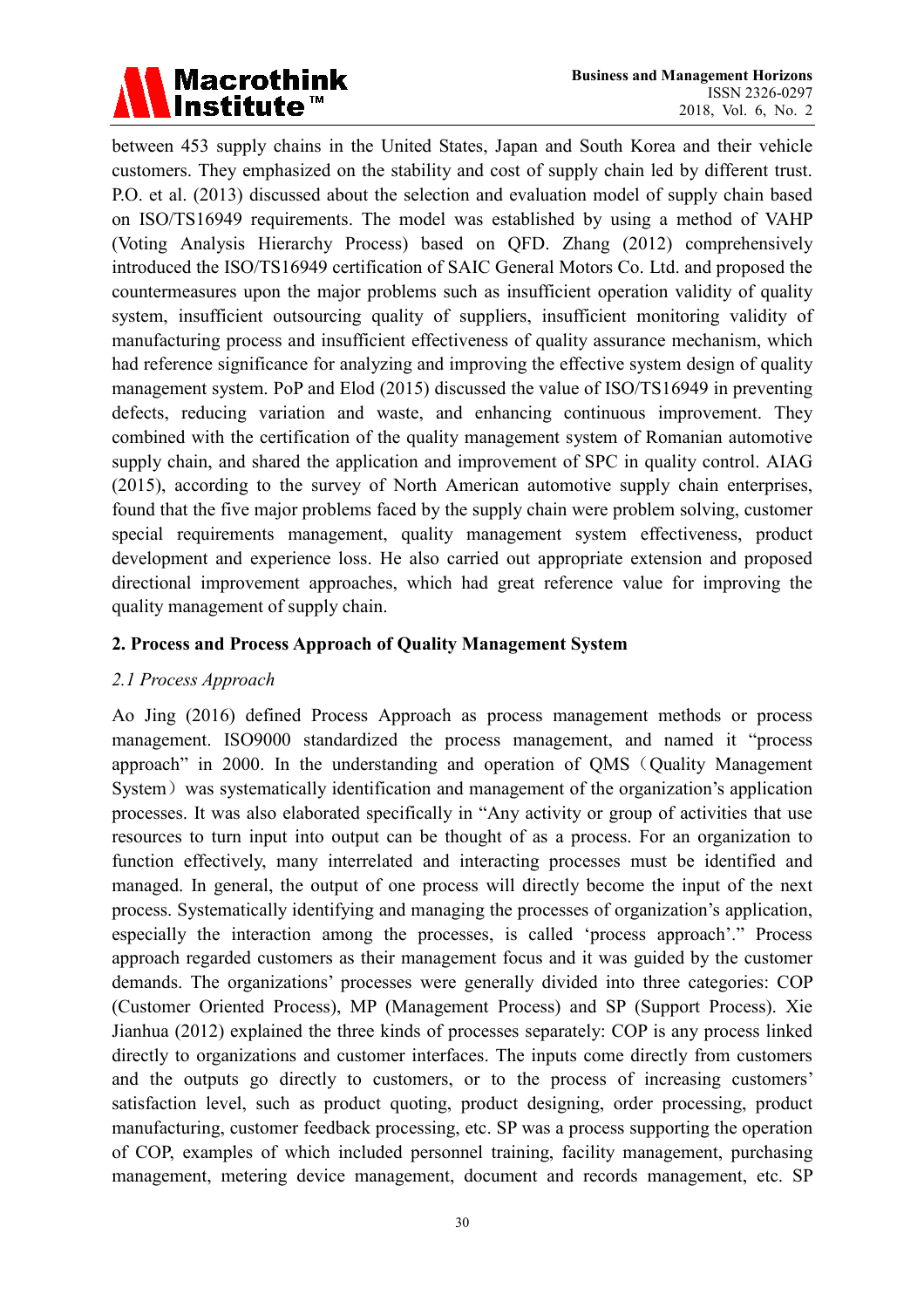

generally linked to COP and MP. The processes managed organizations or their QMS, such as business planning process, internal audit process, management process, continuous improvement process, etc. The three types of processes associated with each other and constituted the process management system.

## *2.2 PDAC Cycle*

Recurring PDAC cycles can help organizations or businesses fully identify risks in quality management to better maintain and operate quality management systems. The source of PDAC is PDS, namely Plan, Do, See, which was proposed by Walter A. Shewart, the father of Statistical Quality Control (SQC) in the United States. American statistician Dr. Deming (W. E. Deming) deeply excavated it and applied it to the process of product quality management, forming a unique scientific management system PDAC cycle.

The PDAC cycle is the primary tool for process methods. The PDAC cycle includes: Plan is to establish the goals and processes of the system according to the customer's requirements and organizational guidelines, determine the resources needed to achieve the results, and identify and respond to risks and opportunities; implementation (Do) refers to implementation Planning: Checking refers to monitoring and measuring processes and products and services based on policies, objectives, requirements, and planned activities, and reporting results: Disposal (ACT) means when necessary, steps are taken to improve performance. Successful experience should be affirmed, standardized, or made into work instructions, so that employees can follow in the future work, and the lessons of failure should be summarized and give improvement methods to avoid recurrence.

Many scholars made a lot of research in the use of process approach to achieve quality management optimization. Xu et al. (2018) improved and implemented turtle diagram in process approach according to VDA standards in order to realize the identification, evaluation and management of process risks. They could thus continuously improve the risk identification method and quality control level by PDAC circulation; Yan (2018) proposed a group quality management model for the automotive companies, and conducted research and design on seven aspects: management operation system, sales operation system, R&D operation system, quality operation system, manufacturing operation system, procurement operation system and human resource operation system. He then proposed corresponding project implementation safeguards; Yao (2017) used quality management tools to improve the quality of new energy vehicle development projects, and the process control approach is the core method to achieve results; Shi (2017) summarized the problems in the design and implementation of quality management system in China's manufacturing industry: low attention of high-level corporate on product quality; lack of the concept of quality management priority in corporate culture; serious corporate formalism; management methods, etc. And he made some suggestions; Shi et al. (2015) summarized the intrinsic relationship and inheritance characteristics of the existing major quality management systems in the automotive industry, discussed the differences between VDA6.1 together with ISO/TS16949 standards and ISO9000, and proposed to strengthen the application of process approach based on the special practical experience of the automotive industry; Xie (2005) proposed the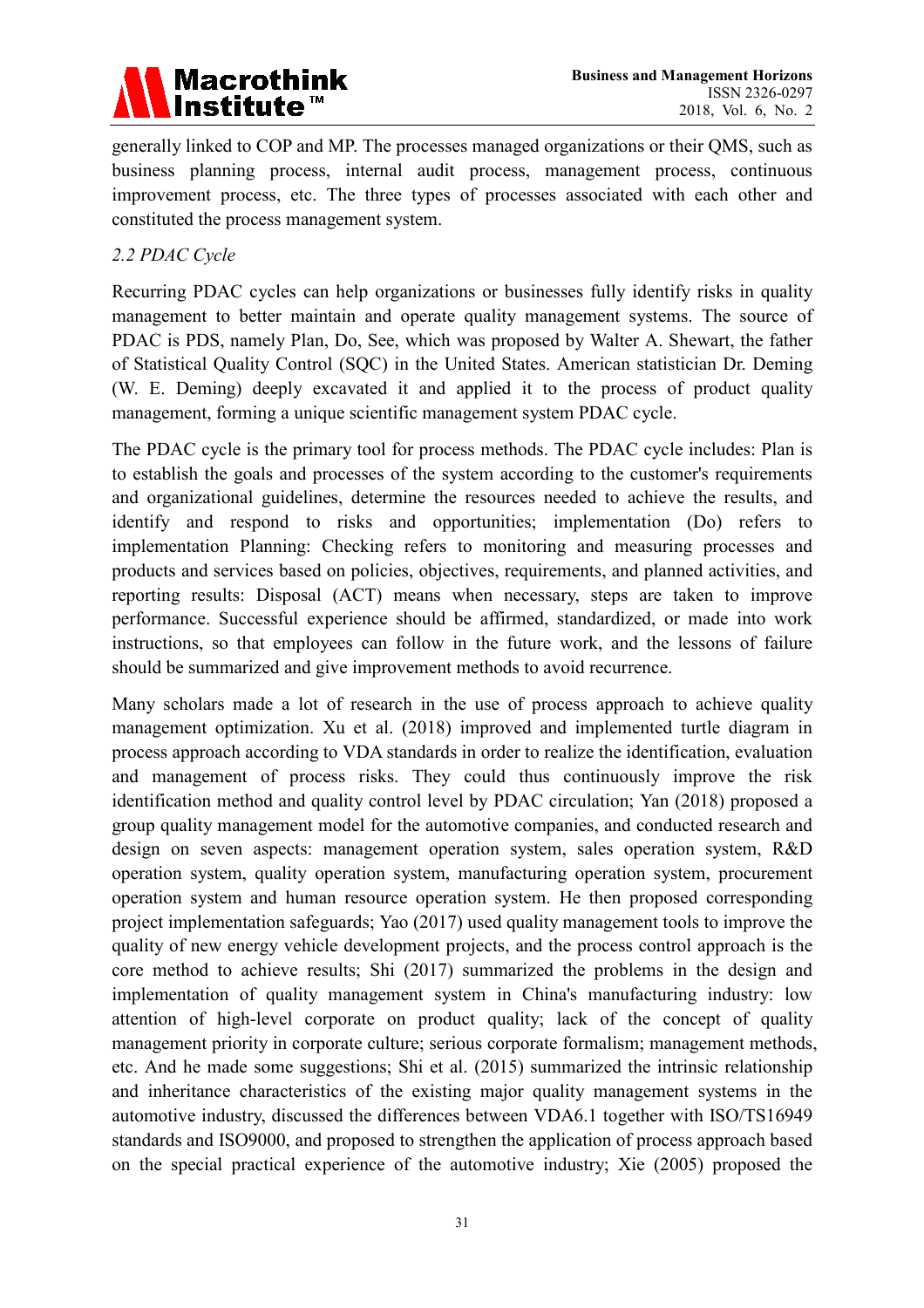

management model of "customer-process-performance" of process method based on the process approach in ISO9000 family and personal consulting experience; Guo (2015) used a company as an analysis case to comprehensively use the turtle map analysis method, APQP method and PFMEA method to realize process-based quality control.

## **3. Conclusion**

In the manufacturing process of automotive industry, the quality management determines the quality of the final product. In automotive manufacturing system with multi-sector, multi-process and multi-quality indicator, the QMS based on process approach has excellent effect in application. Yet theoretically, the QMS based on process approach is relatively scarce, and there are few studies targeting at QMS of sub-sectors of the automotive industry, which in the future should be one of the research direction of QMS based on process approach.

### **References**

AIAG. (2015).Quality 2020, 2015.

Ao, J. (2016). *Process Approach*. Standards Press of China.

Casadesús, M. (2015). Exploring the service management standard iso 20000. *Total Quality Management & Business Excellence*, *26*(5-6), 515-533. https://doi.org/10.1080/14783363.2013.856544

Chu, J. H. D. W. (2000). The determinants of trust in supplier-automaker relationships in the U.S., Japan and Korea. *Journal of International Business Studies*, *31*(2), 259-285. https://doi.org/10.1057/jibs.2010.34

Dilek, P. O., Asli, A., & Nursel, O. (2013). A Supplier Evaluation System for Automotive Industry According to ISO/TS16949 Requirements. *International Journal of Engineering Research and Applications*, *3*, 2356-2362. https://doi.org/10.1.1.377.7348

Guo, Y. P. (2015). I*SO/TS16949Applied on ISO/TS16949 Quality Management System in JT company*. Doctoral dissertation, Hebei University of Science & Technology.

Jin, Y. G., Zhou, H. W., Fu, D. H., Li, S. Y., & Wang, K. P. (2016). Application of ISO/TS 16949 Quality Management System on SEDDQ Hot Dip Galvannealed Automobile Steel during Development. *Metal World,* (2), 71-75.

KAIDA Consultants. (2003). *ISO9001:2000Uderstanding and Operation of quality Management system/understanding and implementation of training Series.* China Electric Power Press.

Li, R., & Meng, Q. X. (2014). Quality Ability Promotion Method Analysis for Auto Parts Enterprises——taking DP company for example. *Automobile Parts,* (3), 56-58. https://doi.org/10.19466/j.cnki.1674-1986.2014.03.014

Pop, L. D., & Elod, N. (2015). Improving product quality by implementing ISO / TS 16949. *Procedia Technology*, *19*(4), 1004-1011. https://doi.org/10.1016/j.protcy.2015.02.143